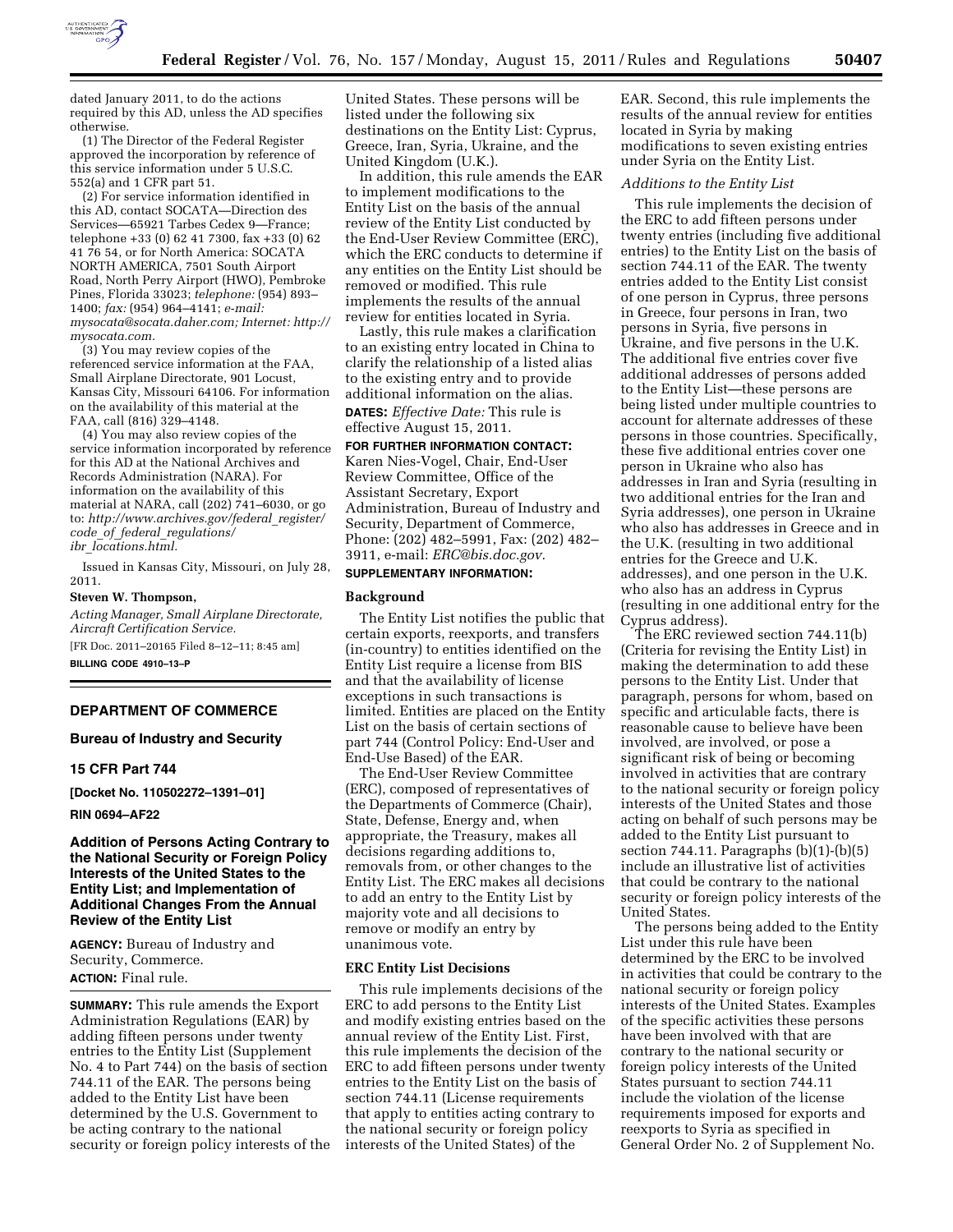1 to part 736 of the EAR, and violation of the embargo against Iran as specified in the Iran Transactions Regulations (31 CFR Part 560). Both Syria and Iran have been designated by the Secretary of State as countries that have repeatedly provided support for acts of international terrorism. Specifically, these persons were involved in the lease, transfer, and operation of commercial aircraft subject to the EAR, without the requisite licenses, for use in Syria and Iran.

## *Additions to the Entity List*

This rule adds fifteen persons under twenty entries to the Entity List on the basis of section 744.11 of the EAR. For all of the fifteen persons added to the Entity List, the ERC specifies a license requirement for all items subject to the EAR and establishes a license application review policy of a presumption of denial. The license requirement applies to any transaction in which items are to be exported, reexported or transferred (in-country) to such persons or in which such persons act as purchaser, intermediate consignee, ultimate consignee, or enduser. In addition, no license exceptions are available for shipments to those persons being added to the Entity List.

Specifically, this rule adds the following fifteen persons under twenty entries to the Entity List:

# Cyprus

(1) *Niki Panteli Kyriakou,* 91, Evgeniou Voulgareous, Limassol 4153, Cyprus (See alternate address under United Kingdom).

#### Greece

(1) *Sergei (Sergi) Ivanovich Tomchani, a.k.a., Sergey Ivanovich Tomchani,* 58, Vouliagmenis Ave Voula, 16673, Athens, Greece (See alternate addresses under Ukraine and United Kingdom);

(2) *Sky Wings Airlines SA,* 58, Vouliagmenis Ave Voula, 16673, Athens, Greece; and

(3) *Socrates Vasilakis,* 58,

Vouliagmenis Ave Voula, 16673, Athens, Greece.

#### Iran

(1) *Kish Airlines,* Headquarters, No. 21 Ekbatan Main Blvd., P.O. Box 19395/ 4639, Tehran, 13938, Iran;

(2) *Sahand Airlines,* Sahand Airport, Bonab/Sahand, Iran;

(3) *Ukraine Mediterranean Airlines, a.k.a., UM Airlines, UM Air,* Building Negin Sai app. 105, Valiasr Str., Tehran, Iran (See alternate addresses under Ukraine and Syria); and

(4) *Zagros Airlines,* Abadan Airport, Abadan, Iran.

# Syria

(1) *Cham Wings Airlines,* Al-Fardous Street, Damascus, Syria; and

(2) *Ukraine Mediterranean Airlines, a.k.a., UM Airlines, UM Air,* 29 Ayar Str., Julia Dumna building, Damascus, Syria (See alternate addresses under Iran and Ukraine).

#### Ukraine

(1) *Khors Air Company,* 34, Lesi Ukrainki Boulevard, Kiev, 01133, Ukraine; and 10, Mekhanizatoriv Street, Kiev, 03035, Ukraine;

(2) *Natalya Totskaya,* 34, Lesi Ukrainki Boulevard, Kiev, 01133, Ukraine; and 10, Mekhanizatoriv Street, Kiev, 03035, Ukraine;

(3) *Roman Unytskyi,* 34, Lesi Ukrainki Boulevard, Kiev, 01133, Ukraine; and 10, Mekhanizatoriv Street, Kiev, 03035, Ukraine;

(4) *Sergei (Sergi) Ivanovich Tomchani, a.k.a., Sergey Ivanovich Tomchani,* 34, Lesi Ukrainki Boulevard, Kiev, 01133, Ukraine; and 10, Mekhanizatoriv Street, Kiev, 03035, Ukraine (See alternate addresses under Greece and United Kingdom); and

(5) *Ukraine Mediterranean Airlines, a.k.a., UM Airlines, UM Air,* 7, Shulyavskaya Str., Kiev, Ukraine (See alternate addresses under Iran and Syria).

United Kingdom

(1) *A.P. Finance Limited,* 38, Princes Court—88 Brompton Road, Knightsbridge, London, SW3 1ES, United Kingdom; and Enterprise House, 113/115 George Lane, London, E18 1AB, United Kingdom;

(2) *Anatolii Pysarenko,* 38, Princes Court—88 Brompton Road, Knightsbridge, London, SW3 1ES, United Kingdom; and Enterprise House,113/115 George Lane, London, E18 1AB, United Kingdom;

(3) *Myra Gkizi,* 38, Princes Court—88 Brompton Road, Knightsbridge, London, SW3 1ES, United Kingdom;

(4) *Niki Panteli Kyriakou,* 38, Princes Court—88 Brompton Road, Knightsbridge, London, SW3 1ES, United Kingdom (See alternate address under Cyprus); and

(5) *Sergei (Sergi) Ivanovich Tomchani, a.k.a., Sergey Ivanovich Tomchani,* 38, Princes Court—88 Brompton Road, Knightsbridge, London, SW3 1ES, United Kingdom; and Enterprise House 113/115 George Lane, London, E18 1AB, United Kingdom (See alternate addresses under Greece and Ukraine).

## *Annual Review of the Entity List*

This rule amends the EAR to implement changes to the Entity List (Supplement No. 4 to part 744) on the basis of the annual review of the Entity List conducted by the ERC, in accordance with the procedures outlined in Supplement No. 5 to part 744 (Procedures for End-User Review Committee Entity List Decisions). The changes from the annual review of the Entity List that are approved by the ERC are implemented in stages as the ERC completes its review of entities listed under different destinations on the Entity List. This rule implements the results of the annual review for entities located in Syria.

## *Modifications to the Entity List*

On the basis of decisions made by the ERC during the annual review, this rule amends seven entries currently on the Entity List under Syria by modifying or adding addresses or aliases, as follows:

# Syria

(1) *EKT Electronics, a.k.a., Katrangi Electronics, Katrangi Trading, Katranji Labs, Electronics Systems,* #1 floor, 11/ A, Abbasieh Building, Hijaz Street, P.O. Box 10112, Damascus, Syria; and #1 floor, 02/A, Fares Building, Rami Street, Margeh, Damascus, Syria (See alternate address under Lebanon).

(2) *Encyclopedia Electronics Center, a.k.a., Hassan Matni Import Export Co., Nazir Matni Electronics,* Mosalam Baroudi Street, P.O. Box 12071, Halbouni, Damascus, Syria.

(3) *Higher Institute of Applied Science and Technology (HIAST), a.k.a., Institut Superieur des Sciences Appliquées et de Technologie (ISSAT), Institut des*   $Sciences$  *Appliquées et de Technologie (ISAT),* P.O. Box 31983, Barzeh, Damascus, Syria.

(4) *Industrial Establishment of Defense (IED), a.k.a., Industrial Establishment of Defence (IED), E´ tablissements Industriels de la De´fense (EID), Etablissement Industrial de la Defence (ETINDE),* Al Thawraa Street, P.O. Box 2330, Damascus, Syria.

(5) *Mohammed Katranji,* #1 floor, 11/ A, Abbasieh Building, Hijaz Street, P.O. Box 10112, Damascus, Syria; and #1 floor, 02/A, Fares Building, Rami Street, Margeh, Damascus, Syria (See alternate address under Lebanon).

(6) *National Standards and Calibration Laboratory (NSCL), a.k.a., Scientific Studies and Research Center (SSRC)-NSCL, Institut National Calibration Centre,* P.O. Box 4470, Damascus, Syria.

(7) *Scientific Studies and Research Center (SSRC), a.k.a., Center for Scientific Studies and Research (SSRC), Scientific Studies Research Centre (SSRC), Centre d'Etudes et de Recherches Scientifiques (CERS), Center for Study and Research (CERS),*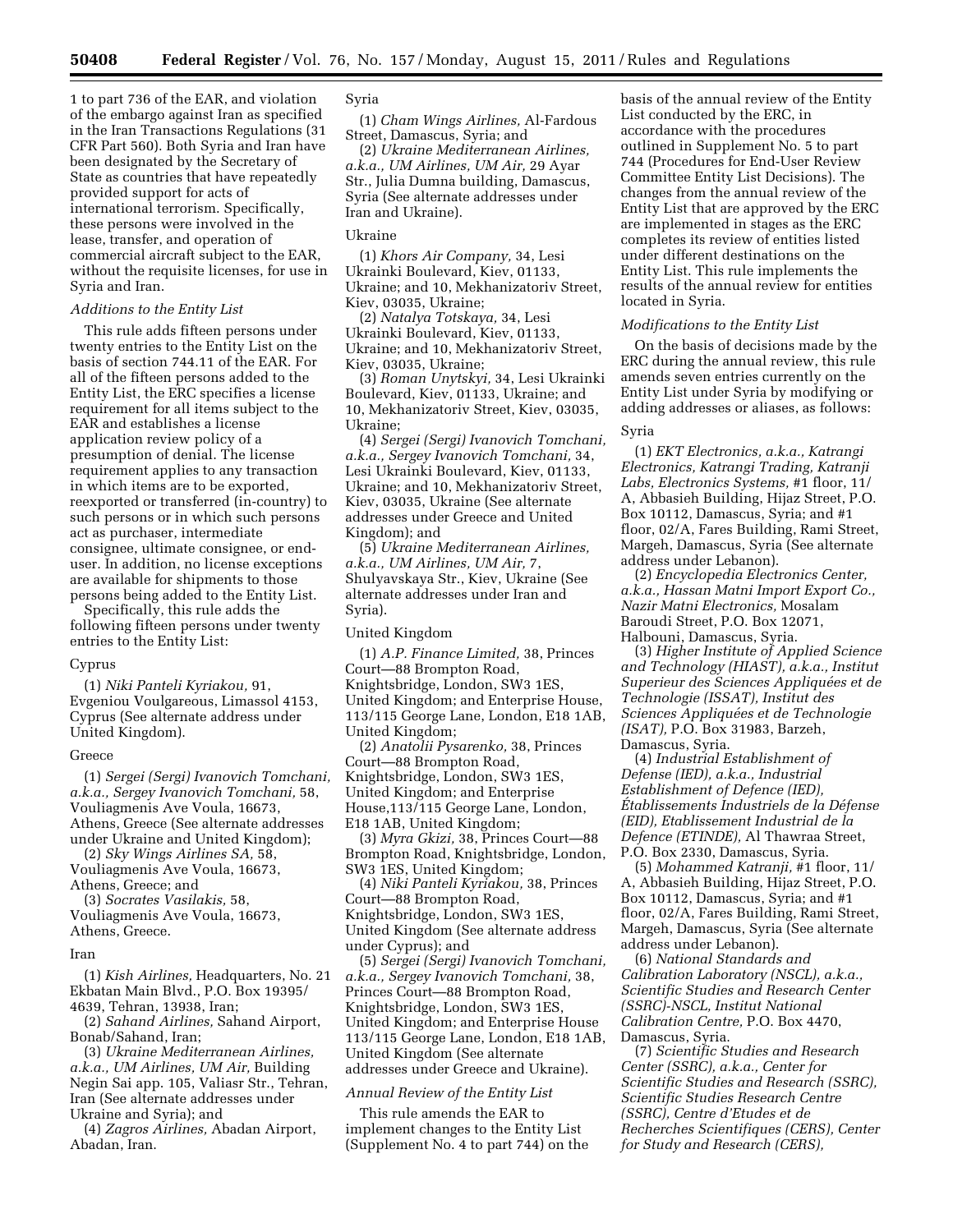*Scientific Studies and Research Council, Syrian Scientific Research Council, Scientific Research Council (SRC),* P.O. Box 4470, Damascus, Syria.

# *Clarification to the Entity List and Correction to Published Rule*

BIS published a final rule on April 18, 2011 (76 FR 21628) (April 18 Final Rule) that made revisions to the Entity List. These revisions included a clarification in the preamble of the rule that the ''901 Institute'' should be listed as one of nineteen individual aliases for the listed person the ''Chinese Academy of Engineering Physics'' (CAEP) and not as part of the eighteenth alias, *i.e.* the ''University of Electronic Science and Technology of China'' (UESTC). The final rule published today makes two additional changes to the existing entry for CAEP. First, as a clarification, this rule adds an address for the ''901 Institute,'' to assist exporters, reexporters, and transferors in more easily identifying this listed alias for CAEP. The addition of this address was approved by the ERC.

Second, this rule corrects an inadvertent error in the April 18 Final Rule by removing ''901 Institute'' as an alias of CAEP's eighteenth alias in Supplement No. 4 to part 744 of the EAR because, as explained in the April 18 Final Rule and noted above, the ''901 Institute'' is not part of the eighteenth alias (*i.e.* UESTC) but is a distinct nineteenth alias for CAEP. Although this conforming change was correctly described in the preamble of the April 18 Final Rule, it was not included in the regulatory text. This final rule corrects that error by amending the regulatory text to remove the reference to the ''901 Institute'' in CAEP's eighteenth alias (*i.e.* UESTC) and listing it as CAEP's nineteenth alias. The ERC cleared the removal of the ''901 Institute'' as an alias of UESTC and its addition as CAEP's nineteenth alias prior to the publication of the April 18 Final Rule.

Specifically, this rule revises this existing entry to the Entity List, as described above, to read as follows:

#### China

(1) *Chinese Academy of Engineering Physics,* a.k.a., the following nineteen aliases:

- —Ninth Academy;
- —Southwest Computing Center;
- —Southwest Institute of Applied
- Electronics; —Southwest Institute of Chemical Materials;
- —Southwest Institute of Electronic Engineering;
- —Southwest Institute of Environmental Testing;
- —Southwest Institute of Explosives and Chemical Engineering;
- —Southwest Institute of Fluid Physics;
- —Southwest Institute of General Designing and Assembly;
- —Southwest Institute of Machining Technology;
- —Southwest Institute of Materials;
- —Southwest Institute of Nuclear Physics and Chemistry (a.k.a., China Academy of Engineering Physics (CAEP)'s 902 Institute);
- —Southwest Institute of Research and Applications of Special Materials Factory;
- —Southwest Institute of Structural Mechanics; (all of the preceding located in or near Mianyang, Sichuan Province);
- —Chengdu Electronic Science and Technology University (CUST);
- —The High Power Laser Laboratory, Shanghai;
- —The Institute of Applied Physics and Computational Mathematics, Beijing;
- —\*University of Electronic Science and Technology of China (No. 4, 2nd Section, North Jianshe Road, Chengdu, 610054); and —\*901 Institute, P.O. Box 523,
- Chengdu, 6100003.

#### Savings Clause

Shipments of items removed from eligibility for a License Exception or export or reexport without a license (NLR) as a result of this regulatory action that were on dock for loading, on lighter, laden aboard an exporting or reexporting carrier, or en route aboard a carrier to a port of export or reexport, on August 15, 2011, pursuant to actual orders for export or reexport to a foreign destination, may proceed to that destination under the previous eligibility for a License Exception or export or reexport without a license (NLR) so long as they are exported or reexported before August 30, 2011. Any such items not actually exported or reexported before midnight, on August 30, 2011, require a license in accordance with the EAR.

Although the Export Administration Act expired on August 20, 2001, the President, through Executive Order 13222 of August 17, 2001, 3 CFR, 2001 Comp., p. 783 (2002), as extended by the Notice of August 12, 2010, 75 FR 50681 (August 16, 2010), has continued the Export Administration Regulations in effect under the International Emergency Economic Powers Act.

### **Rulemaking Requirements**

1. Executive Orders 13563 and 12866 direct agencies to assess all costs and benefits of available regulatory alternatives and, if regulation is

necessary, to select regulatory approaches that maximize net benefits (including potential economic, environmental, public health and safety effects, distributive impacts, and equity). Executive Order 13563 emphasizes the importance of quantifying both costs and benefits, of reducing costs, of harmonizing rules, and of promoting flexibility. This rule has been determined to be not significant for purposes of Executive Order 12866.

2. Notwithstanding any other provision of law, no person is required to respond to nor be subject to a penalty for failure to comply with a collection of information, subject to the requirements of the Paperwork Reduction Act of 1995 (44 U.S.C. 3501 *et seq.*) (PRA), unless that collection of information displays a currently valid Office of Management and Budget (OMB) Control Number. This regulation involves collections previously approved by the OMB under control numbers 0694–0088, ''Multi-Purpose Application,'' which carries a burden hour estimate of 43.8 minutes for a manual or electronic submission. Total burden hours associated with the Paperwork Reduction Act and Office and Management and Budget control number 0694–0088 are not expected to increase as a result of this rule. You may send comments regarding the collection of information associated with this rule, including suggestions for reducing the burden, to Jasmeet K. Seehra, Office of Management and Budget (OMB), by e-mail to

*Jasmeet*\_*K.*\_*[Seehra@omb.eop.gov,](mailto:Jasmeet_K._Seehra@omb.eop.gov)* or by fax to  $(202)$  395-7285.

3. This rule does not contain policies with Federalism implications as that term is defined in Executive Order 13132.

4. The provisions of the Administrative Procedure Act (5 U.S.C. 553) requiring notice of proposed rulemaking, the opportunity for public comment and a delay in effective date are inapplicable because this regulation involves a military or foreign affairs function of the United States (*See* 5 U.S.C. 553(a)(1)). BIS implements this rule to protect U.S. national security or foreign policy interests by preventing items from being exported, reexported, or transferred (in-country) to the persons being added to the Entity List. If this rule were delayed to allow for notice and comment and a delay in effective date, then entities being added to the Entity List by this action would continue to be able to receive items without a license and to conduct activities contrary to the national security or foreign policy interests of the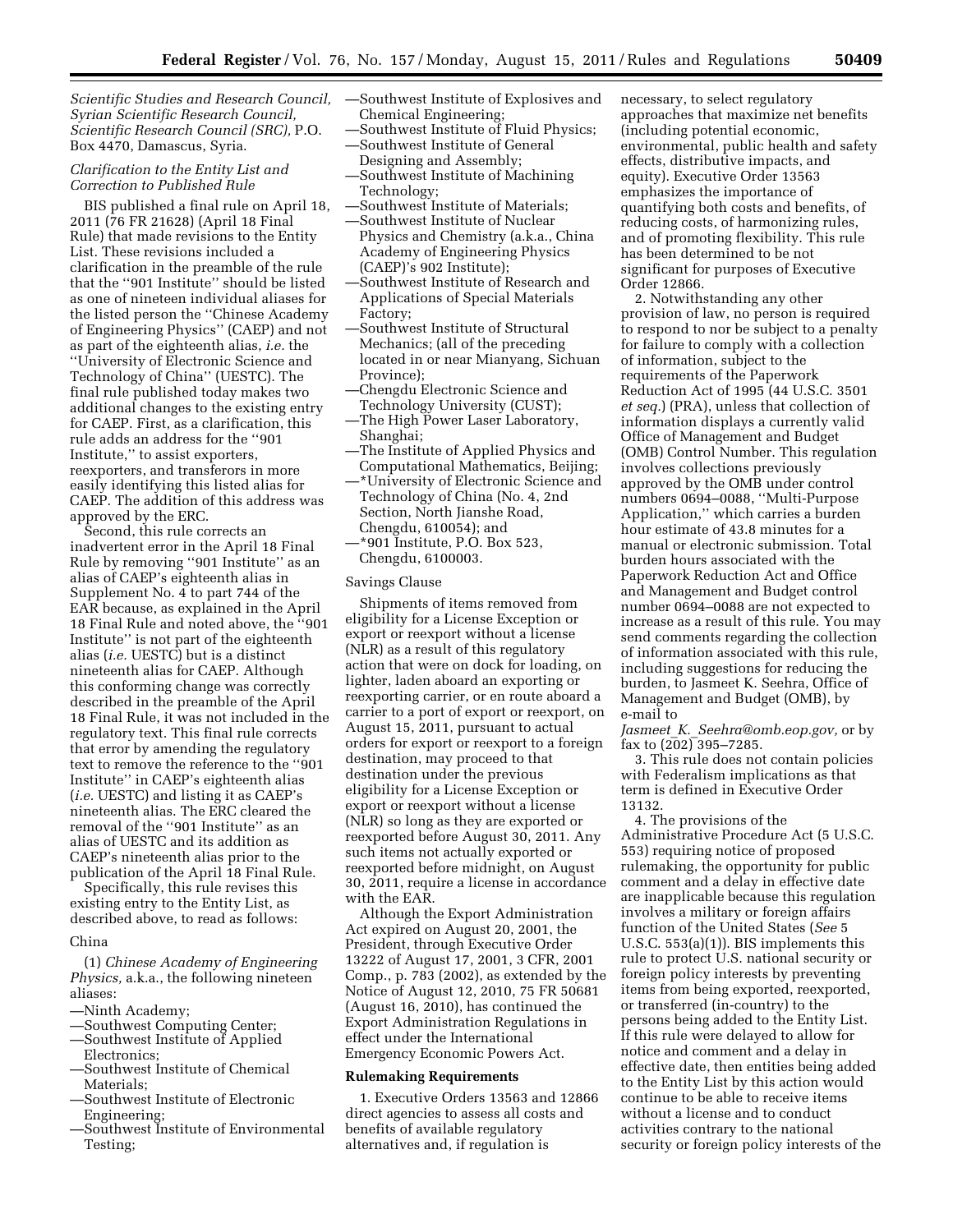United States. Further, no other law requires that a notice of proposed rulemaking and an opportunity for public comment be given for this rule. Because a notice of proposed rulemaking and an opportunity for public comment are not required to be given for this rule by 5 U.S.C. 553, or by any other law, the analytical requirements of the Regulatory Flexibility Act, 5 U.S.C. 601 *et seq.,* are not applicable.

## **List of Subjects in 15 CFR Part 744**

Exports, Reporting and recordkeeping requirements, Terrorism.

Accordingly, part 744 of the Export Administration Regulations (15 CFR parts 730–774) is amended as follows:

# **PART 744—[AMENDED]**

■ 1. The authority citation for 15 CFR part 744 is revised to read as follows:

**Authority:** 50 U.S.C. app. 2401 *et seq.;* 50 U.S.C. 1701 *et seq.;* 22 U.S.C. 3201 *et seq.;*  42 U.S.C. 2139a; 22 U.S.C. 7201 *et seq.;* 22 U.S.C. 7210; E.O. 12058, 43 FR 20947, 3 CFR, 1978 Comp., p. 179; E.O. 12851, 58 FR 33181, 3 CFR, 1993 Comp., p. 608; E.O. 12938, 59 FR 59099, 3 CFR, 1994 Comp., p. 950; E.O. 12947, 60 FR 5079, 3 CFR, 1995 Comp., p. 356; E.O. 13026, 61 FR 58767, 3 CFR, 1996 Comp., p. 228; E.O. 13099, 63 FR 45167, 3 CFR, 1998 Comp., p. 208; E.O. 13222, 66 FR 44025, 3 CFR, 2001 Comp., p. 783; E.O. 13224, 66 FR 49079, 3 CFR, 2001 Comp., p. 786; Notice of August 12, 2010, 75 FR 50681 (August 16, 2010); Notice of November 4, 2010, 75 FR 68673 (November 8, 2010); Notice of January 13, 2011, 76 FR 3009 (January 18, 2011).

■ 2. Supplement No. 4 to part 744 is amended:

■ (a) By revising under China, in alphabetical order, one Chinese entity; ■ (b) By adding, in alphabetical order, the destination of Cyprus under the Country column and one Cypriot entity; ■ (c) By adding, in alphabetical order, the destination of Greece under the Country column and three Greek entities;

■ (d) By adding under Iran, in alphabetical order, four Iranian entities;

■ (e) By adding under Syria, in alphabetical order, two Syrian entities, ''Cham Wings Airlines'' and ''Ukraine Mediterranean Airlines, a.k.a., UM Airlines, UM Air'';

■ (f) By revising under Syria, in alphabetical order, seven Syrian entities;

■ (g) By adding, in alphabetical order, the destination of Ukraine under the Country column and five Ukrainian entities; and

■ (h) By adding under the United Kingdom, in alphabetical order, five British entities.

The additions and revisions read as follows:

| Country                               | Entity                                                                                                                                                                                                                                                                                                                                                                                                                                                                                                                                                                                                                                                                                                                                                                                                                                                                                                                                                                                                                                                                                                                                                                                                                                                                                                                                                                                                             | License requirement | License<br>review policy | Federal<br>Register<br>citation<br>$\star$                                                                                                            |  |
|---------------------------------------|--------------------------------------------------------------------------------------------------------------------------------------------------------------------------------------------------------------------------------------------------------------------------------------------------------------------------------------------------------------------------------------------------------------------------------------------------------------------------------------------------------------------------------------------------------------------------------------------------------------------------------------------------------------------------------------------------------------------------------------------------------------------------------------------------------------------------------------------------------------------------------------------------------------------------------------------------------------------------------------------------------------------------------------------------------------------------------------------------------------------------------------------------------------------------------------------------------------------------------------------------------------------------------------------------------------------------------------------------------------------------------------------------------------------|---------------------|--------------------------|-------------------------------------------------------------------------------------------------------------------------------------------------------|--|
| $\star$                               |                                                                                                                                                                                                                                                                                                                                                                                                                                                                                                                                                                                                                                                                                                                                                                                                                                                                                                                                                                                                                                                                                                                                                                                                                                                                                                                                                                                                                    |                     |                          |                                                                                                                                                       |  |
| CHINA, PEO-<br>PLE'S RE-<br>PUBLIC OF |                                                                                                                                                                                                                                                                                                                                                                                                                                                                                                                                                                                                                                                                                                                                                                                                                                                                                                                                                                                                                                                                                                                                                                                                                                                                                                                                                                                                                    |                     |                          |                                                                                                                                                       |  |
|                                       | Chinese Academy of Engineering Physics, For all items subject to<br>a.k.a., the following nineteen aliases:<br>-Ninth Academy;<br>-Southwest Computing Center;<br>-Southwest Institute of Applied Electronics;<br>-Southwest Institute of Chemical Materials;<br>-Southwest Institute of Electronic Engineer-<br>ing;<br>-Southwest Institute of Environmental Testing;<br>-Southwest Institute of Explosives and Chem-<br>ical Engineering;<br>-Southwest Institute of Fluid Physics;<br>-Southwest Institute of General Designing<br>and Assembly;<br>-Southwest Institute of Machining Tech-<br>nology;<br>-Southwest Institute of Materials;<br>-Southwest Institute of Nuclear Physics and<br>Chemistry (a.k.a., China Academy of Engi-<br>neering Physics (CAEP)'s 902 Institute);<br>-Southwest Institute of Research and Applica-<br>tions of Special Materials Factory;<br>-Southwest Institute of Structural Mechanics;<br>(all of the preceding located in or near<br>Mianyang, Sichuan Province);<br>-Chengdu Electronic Science and Technology<br>University (CUST);<br>-The High Power Laser Laboratory, Shang-<br>hai:<br>-The Institute of Applied Physics and Com-<br>putational Mathematics, Beijing;<br>-University of Electronic Science and Tech-<br>nology of China (No. 4, 2nd Section, North<br>Jianshe Road, Chengdu, 610054); and<br>-901 Institute (P.O. Box 523, Chengdu,<br>6100003). | the EAR.            | Case-by-case basis       | 62 FR 35334, 6/30/97<br>66 FR 24266, 5/14/01<br>75 FR 78883, 12/17/<br>10.<br>76 FR 21628, 4/18/11.<br>76 FR [INSERT FR<br>PAGE NUMBER], 8/<br>15/11. |  |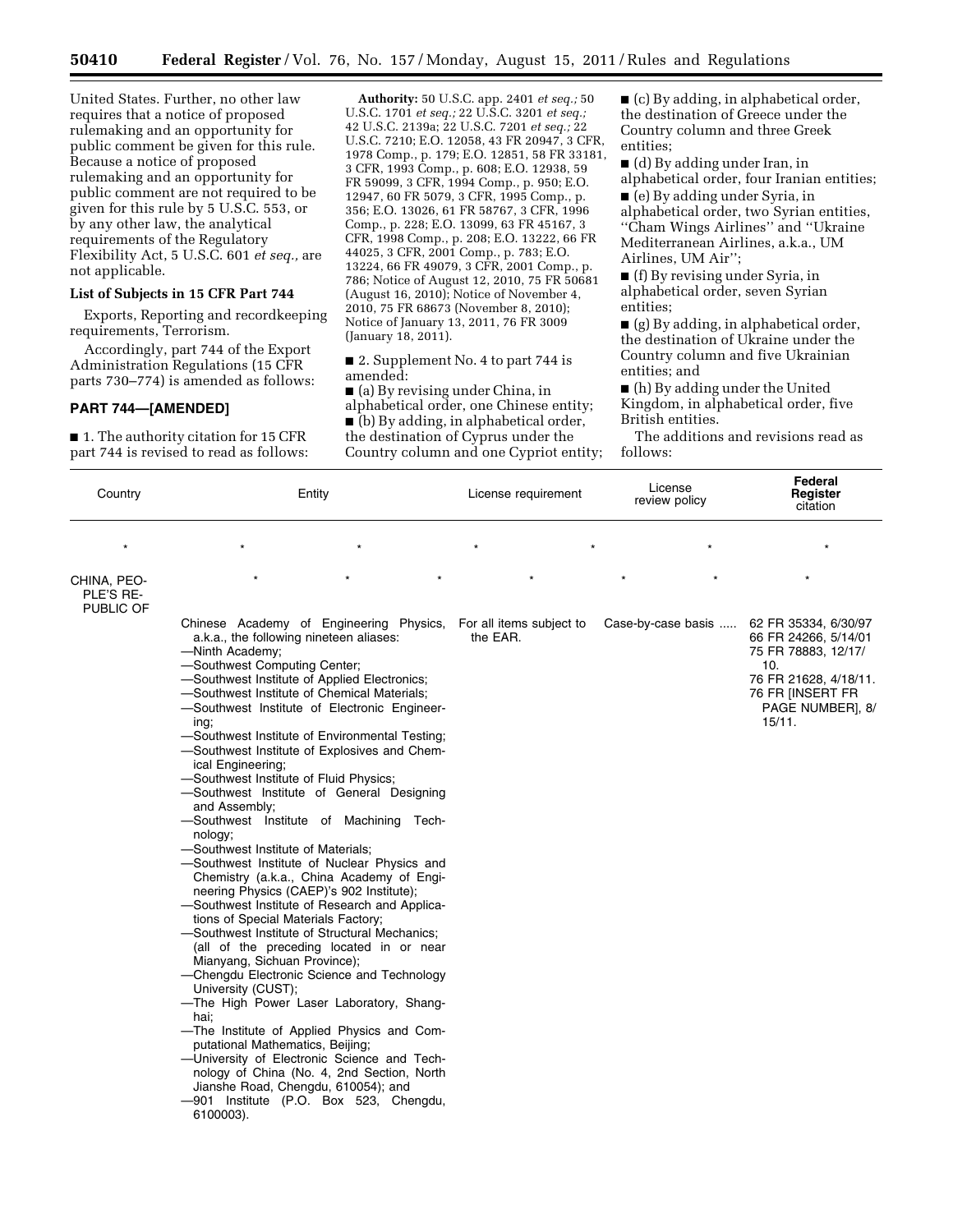| Country | Entity                                                                                                                                                                                                                                                                                                                   | License requirement                                                   | License<br>review policy                       | Federal<br>Register<br>citation<br>76 FR [INSERT FR<br>PAGE NUMBER], 8/<br>15/11. |  |
|---------|--------------------------------------------------------------------------------------------------------------------------------------------------------------------------------------------------------------------------------------------------------------------------------------------------------------------------|-----------------------------------------------------------------------|------------------------------------------------|-----------------------------------------------------------------------------------|--|
| CYPRUS  | Niki<br>91,<br>Panteli<br>Kyriakou,<br>Evgeniou<br>Voulgareous, Limassol 4153, Cyprus (See<br>alternate address under United Kingdom).                                                                                                                                                                                   | For all items subject to<br>the EAR. (See<br>§744.11 of the EAR).     | Presumption of denial                          |                                                                                   |  |
| GREECE  | Sergei (Sergi) Ivanovich Tomchani, a.k.a.,<br>Ivanovich<br>Tomchani,<br>Sergey<br>58.<br>Vouliagmenis Ave Voula, 16673, Athens,<br>Greece (See alternate addresses under<br>Ukraine and United Kingdom).                                                                                                                 | For all items subject to<br>the EAR. (See<br>§744.11 of the EAR).     | Presumption of denial                          | 76 FR [INSERT FR<br>PAGE NUMBER], 8/<br>15/11.                                    |  |
|         | Sky Wings Airlines SA, 58, Vouliagmenis Ave For all items subject to<br>Voula, 16673, Athens, Greece.<br>Socrates Vasilakis, 58, Vouliagmenis Ave For all items subject to                                                                                                                                               | the EAR. (See<br>$\S$ 744.11 of the EAR).                             | Presumption of denial<br>Presumption of denial | 76 FR [INSERT FR<br>PAGE NUMBER], 8/<br>15/11.<br>76 FR [INSERT FR                |  |
|         | Voula, 16673, Athens, Greece.                                                                                                                                                                                                                                                                                            | the EAR. (See<br>$§744.11$ of the EAR).                               |                                                | PAGE NUMBER], 8/<br>15/11.                                                        |  |
|         |                                                                                                                                                                                                                                                                                                                          |                                                                       |                                                |                                                                                   |  |
| IRAN    | Kish Airlines, Headquarters, No. 21 Ekbatan For all items subject to<br>Main Blvd., P.O. Box 19395/4639, Tehran,<br>13938, Iran.                                                                                                                                                                                         | the EAR. (See<br>$§744.11$ of the EAR).                               | Presumption of denial                          | 76 FR [INSERT FR<br>PAGE NUMBER], 8/<br>15/11.                                    |  |
|         | Sahand Airlines,<br>Sahand Airport, Bonab/<br>Sahand, Iran.                                                                                                                                                                                                                                                              | For all items subject to<br>the EAR. (See<br>$§744.11$ of the EAR).   | Presumption of denial                          | 76 FR [INSERT FR<br>PAGE NUMBER], 8/<br>15/11.                                    |  |
|         | Ukraine Mediterranean Airlines, a.k.a., UM Air-<br>lines, UM Air, Building Negin Sai app. 105,<br>Valiasr Str., Tehran, Iran (See alternate ad-<br>dresses under Ukraine and Syria).                                                                                                                                     | For all items subject to<br>the EAR. (See<br>$§744.11$ of the EAR).   | Presumption of denial                          | 76 FR [INSERT FR<br>PAGE NUMBER], 8/<br>15/11.                                    |  |
|         | Zagros Airlines, Abadan Airport, Abadan, Iran                                                                                                                                                                                                                                                                            | For all items subject to<br>the EAR. (See<br>$§744.11$ of the EAR).   | Presumption of denial                          | 76 FR [INSERT FR<br>PAGE NUMBER], 8/<br>15/11.                                    |  |
|         |                                                                                                                                                                                                                                                                                                                          |                                                                       |                                                |                                                                                   |  |
| SYRIA   | Cham Wings Airlines, Al-Fardous Street, Da- For all items subject to<br>mascus, Syria.                                                                                                                                                                                                                                   | the EAR. (See<br>§744.11 of the EAR).                                 | Presumption of denial                          | 76 FR [INSERT FR<br>PAGE NUMBER], 8/<br>15/11.                                    |  |
|         | EKT Electronics, a.k.a., Katrangi Electronics,<br>Katrangi Trading, Katranji Labs, Electronics<br>Systems, #1 floor, 11/A, Abbasieh Building,<br>Hijaz Street, P.O. Box 10112, Damascus,<br>Syria; and #1 floor, 02/A, Fares Building,<br>Rami Street, Margeh, Damascus, Syria (See<br>alternate address under Lebanon). | For all items subject to<br>the EAR. (See<br>$\S$ 744.11 of the EAR). | Presumption of denial                          | 73 FR 54503, 9/22/08<br>76 FR [INSERT FR<br>PAGE NUMBER], 8/<br>15/11.            |  |
|         | Encyclopedia Electronics Center, a.k.a., Has-<br>san Matni Import Export Co., Nazir Matni<br>Electronics, Mosalam Baroudi Street, P.O.<br>Box 12071, Halbouni, Damascus, Syria.                                                                                                                                          | For all items subject to<br>the EAR. (See<br>$\S$ 744.11 of the EAR). | Presumption of denial                          | 73 FR 54503, 9/22/08<br>76 FR [INSERT FR<br>PAGE NUMBER], 8/<br>15/11.            |  |
|         | Higher Institute of Applied Science and Tech-<br>nology (HIAST), a.k.a., Institut Superieur des<br>Sciences Appliquées et de Technologie<br>(ISSAT), Institut des Sciences Appliquées et<br>de Technologie (ISAT), P.O. Box 31983,<br>Barzeh, Damascus, Syria.                                                           | For all items subject to<br>the EAR. (See<br>$\S$ 744.11 of the EAR). | Presumption of denial                          | 70 FR 11861, 3/10/05<br>76 FR [INSERT FR<br>PAGE NUMBER], 8/<br>15/11.            |  |
|         | Industrial Establishment of Defense (IED),<br>a.k.a., Industrial Establishment of Defence<br>(IED), Etablissements Industriels de la<br>Défense (EID), Etablissement Industrial de la<br>Defence (ETINDE), Al Thawraa Street, P.O.<br>Box 2330, Damascus, Syria.                                                         | For all items subject to<br>the EAR. (See<br>$§744.11$ of the EAR).   | Presumption of denial                          | 70 FR 11861, 3/10/05<br>76 FR [INSERT FR<br>PAGE NUMBER], 8/<br>15/11.            |  |
|         | Mohammed Katranji, #1 floor, 11/A, Abbasieh<br>Building, Hijaz Street, P.O. Box 10112, Da-<br>mascus, Syria; and #1 floor, 02/A, Fares<br>Building, Rami Street, Margeh, Damascus,<br>Syria (See alternate address under Lebanon).                                                                                       | For all items subject to<br>the EAR. (See<br>$\S$ 744.11 of the EAR). | Presumption of denial                          | 73 FR 54503, 9/22/08<br>76 FR [INSERT FR<br>PAGE NUMBER], 8/<br>15/11.            |  |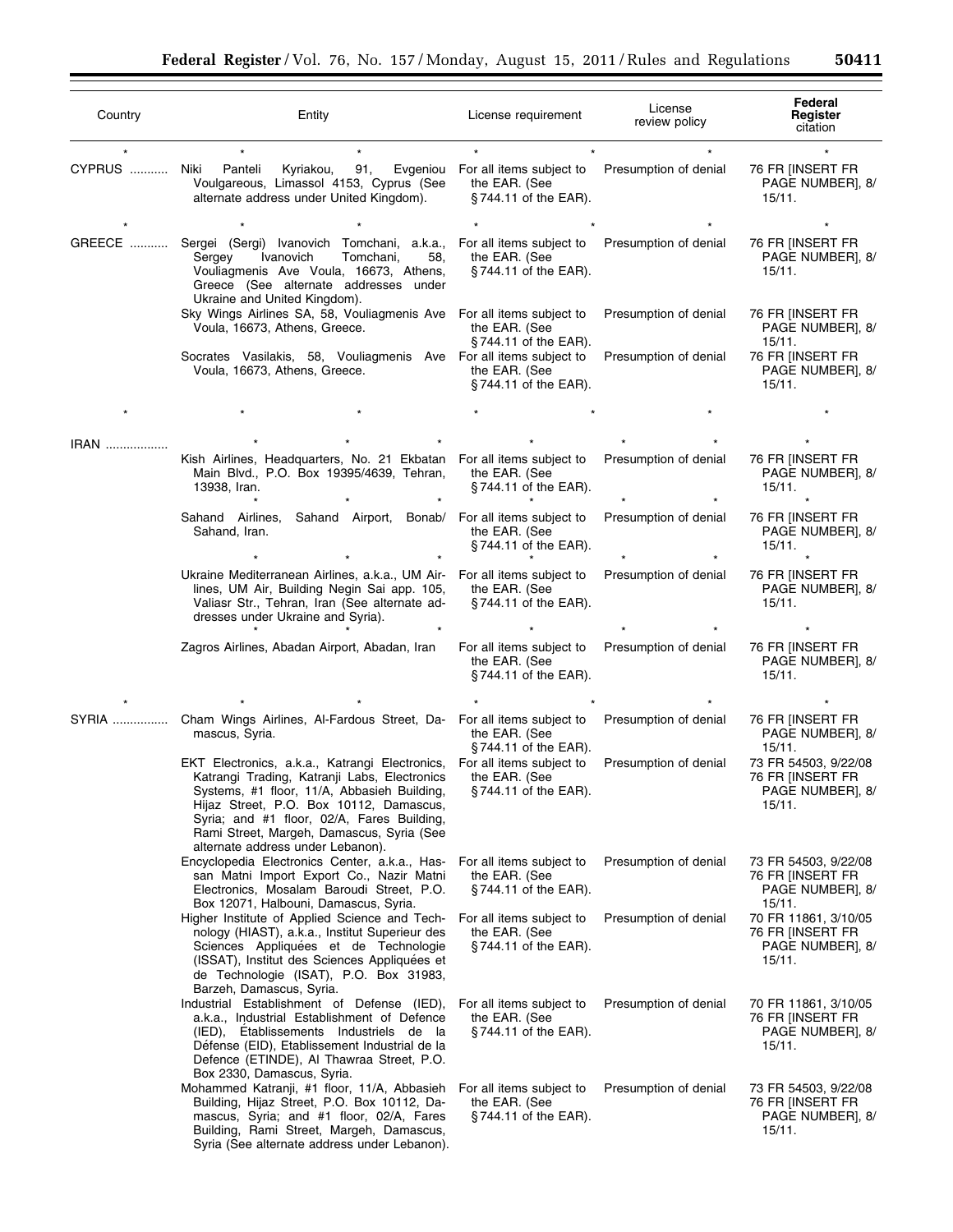۲

 $\equiv$ 

| Country              | Entity                                                                                                                                                                                                                                                                                                                                                                                                                                 | License requirement                                                                           | License<br>review policy | Federal<br>Register<br>citation                                        |  |
|----------------------|----------------------------------------------------------------------------------------------------------------------------------------------------------------------------------------------------------------------------------------------------------------------------------------------------------------------------------------------------------------------------------------------------------------------------------------|-----------------------------------------------------------------------------------------------|--------------------------|------------------------------------------------------------------------|--|
|                      | National Standards and Calibration Laboratory<br>(NSCL), a.k.a., Scientific Studies and Re-<br>search Center (SSRC)-NSCL, Institut Na-<br>tional Calibration Centre, P.O. Box 4470, Da-<br>mascus, Syria.                                                                                                                                                                                                                              | For all items subject to<br>the EAR. (See<br>$§744.11$ of the EAR).                           | Presumption of denial    | 70 FR 11861, 3/10/05<br>76 FR [INSERT FR<br>PAGE NUMBER], 8/<br>15/11. |  |
|                      | Scientific Studies<br>Research Center<br>and<br>(SSRC), a.k.a., Center for Scientific Studies<br>and Research (SSRC), Scientific Studies Re-<br>search Centre (SSRC), Centre d'Etudes et<br>de Recherches Scientifiques (CERS), Center<br>for Study and Research (CERS), Scientific<br>Studies and Research Council, Syrian Sci-<br>entific Research Council, Scientific Research<br>Council (SRC), P.O. Box 4470, Damascus,<br>Syria. | For all items subject to<br>the EAR. (See<br>$§744.11$ of the EAR).                           | Presumption of denial    | 70 FR 11861, 3/10/05<br>76 FR [INSERT FR<br>PAGE NUMBER], 8/<br>15/11. |  |
|                      | Ukraine Mediterranean Airlines, a.k.a., UM Air-<br>lines, UM Air, 29 Ayar Str., Julia Dumna<br>building, Damascus, Syria (See alternate ad-<br>dresses under Iran and Ukraine).                                                                                                                                                                                                                                                        | For all items subject to<br>the EAR. (See<br>§744.11 of the EAR).                             | Presumption of denial    | 76 FR [INSERT FR<br>PAGE NUMBER], 8/<br>15/11.                         |  |
| UKRAINE              | Khors Air Company, 34, Lesi Ukrainki Boule-<br>Kiev, 01133, Ukraine; and 10,<br>vard,                                                                                                                                                                                                                                                                                                                                                  | For all items subject to<br>the EAR. (See                                                     | Presumption of denial    | 76 FR IINSERT FR<br>PAGE NUMBER], 8/                                   |  |
|                      | Mekhanizatoriv Street, Kiev, 03035, Ukraine.<br>Natalya Totskaya, 34, Lesi Ukrainki Boulevard,<br>Kiev,<br>Ukraine;<br>01133,<br>and<br>10,                                                                                                                                                                                                                                                                                            | $\S$ 744.11 of the EAR).<br>For all items subject to<br>the EAR. (See                         | Presumption of denial    | 15/11.<br>76 FR [INSERT FR<br>PAGE NUMBER], 8/                         |  |
|                      | Mekhanizatoriv Street, Kiev, 03035, Ukraine.<br>Roman Unytskyi, 34, Lesi Ukrainki Boulevard,<br>Ukraine;<br>Kiev,<br>01133,<br>and<br>10,                                                                                                                                                                                                                                                                                              | §744.11 of the EAR).<br>For all items subject to<br>the EAR. (See                             | Presumption of denial    | 15/11.<br>76 FR [INSERT FR<br>PAGE NUMBER], 8/                         |  |
|                      | Mekhanizatoriv Street, Kiev, 03035, Ukraine.<br>Sergei (Sergi) Ivanovich Tomchani, a.k.a.,<br>Sergey Ivanovich Tomchani, 34, Lesi<br>Ukrainki Boulevard, Kiev, 01133, Ukraine;<br>and 10, Mekhanizatoriv Street, Kiev, 03035,<br>Ukraine (See alternate addresses under<br>Greece and United Kingdom).                                                                                                                                 | §744.11 of the EAR).<br>For all items subject to<br>the EAR. (See<br>$\S$ 744.11 of the EAR). | Presumption of denial    | 15/11.<br>76 FR [INSERT FR<br>PAGE NUMBER], 8/<br>15/11.               |  |
|                      | Ukraine Mediterranean Airlines, a.k.a., UM Air-<br>lines, UM Air, 7, Shulyavskaya Str., Kiev,<br>Ukraine (See alternate addresses under Iran<br>and Syria).                                                                                                                                                                                                                                                                            | For all items subject to<br>the EAR. (See<br>$§744.11$ of the EAR).                           | Presumption of denial    | 76 FR [INSERT FR<br>PAGE NUMBER], 8/<br>15/11.                         |  |
|                      |                                                                                                                                                                                                                                                                                                                                                                                                                                        |                                                                                               |                          |                                                                        |  |
| UNITED KING-<br>DOM. | A.P. Finance Limited, 38, Princes Court-88<br>Brompton Road, Knightsbridge, London,<br>SW3 1ES, United Kingdom; and Enterprise<br>House, 113/115 George Lane, London, E18<br>1AB, United Kingdom.                                                                                                                                                                                                                                      | For all items subject to<br>the EAR. (See<br>$§744.11$ of the EAR).                           | Presumption of denial    | 76 FR [INSERT FR<br>PAGE NUMBER], 8/<br>15/11.                         |  |
|                      | Anatolii Pysarenko, 38, Princes Court-88<br>Brompton Road Knightsbridge, London, SW3<br>1ES, United Kingdom; and Enterprise<br>House, 113/115 George Lane, London, E18<br>1AB, United Kingdom.                                                                                                                                                                                                                                         | For all items subject to<br>the EAR. (See<br>$\S$ 744.11 of the EAR).                         | Presumption of denial    | 76 FR [INSERT FR<br>PAGE NUMBER], 8/<br>15/11.                         |  |
|                      | Myra Gkizi, 38, Princes Court-88 Brompton<br>Road, Knightsbridge, London, SW3 1ES,<br>United Kingdom.                                                                                                                                                                                                                                                                                                                                  | For all items subject to<br>the EAR. (See<br>$\S$ 744.11 of the EAR).                         | Presumption of denial    | 76 FR IINSERT FR<br>PAGE NUMBER], 8/<br>15/11.                         |  |
|                      | Niki Panteli Kyriakou, 38, Princes Court-88<br>Brompton Road, Knightsbridge, London,<br>SW3 1ES, United Kingdom (See alternate<br>address under Cyprus).                                                                                                                                                                                                                                                                               | For all items subject to<br>the EAR. (See<br>$\S$ 744.11 of the EAR).                         | Presumption of denial    | 76 FR [INSERT FR<br>PAGE NUMBER], 8/<br>15/11.                         |  |
|                      | Sergei (Sergi) Ivanovich Tomchani, a.k.a.,<br>Sergey Ivanovich Tomchani, 38, Princes<br>Court-88 Brompton Road, Knightsbridge,<br>London, SW3 1ES, United Kingdom; and En-<br>terprise House 113/115 George Lane, Lon-<br>don, E18 1AB, United Kingdom (See alter-<br>nate addresses under Greece and Ukraine).                                                                                                                        | For all items subject to<br>the EAR. (See<br>§744.11 of the EAR).                             | Presumption of denial    | 76 FR [INSERT FR<br>PAGE NUMBER], 8/<br>15/11.                         |  |